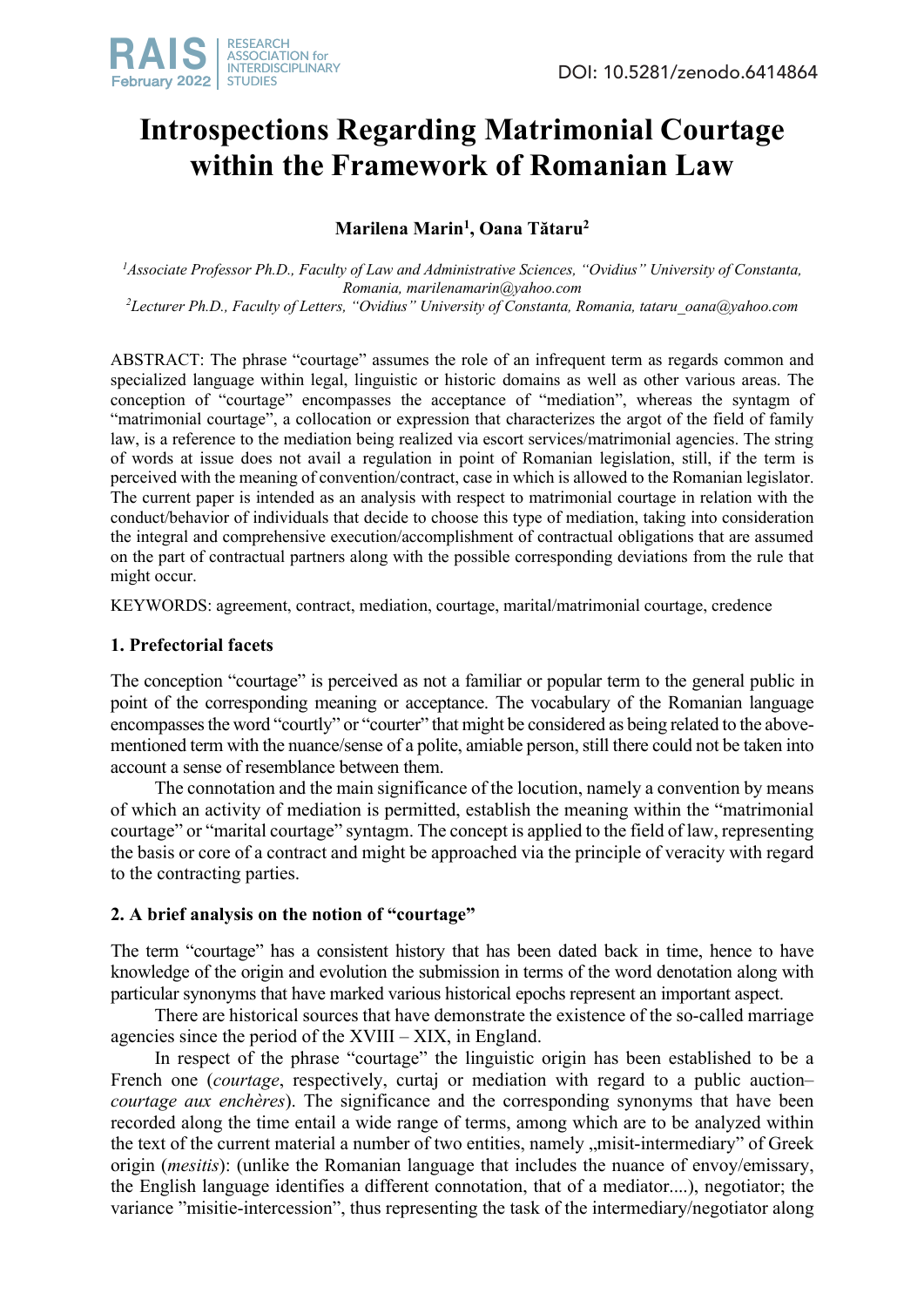with the payment for the services. (DEX, 728). The interpretation of the word appears to be the closest in point of the issue/topic under consideration (Erimia 2021a, 43-49). Furter on, another locution is "intermediate" (Erimia 2021b, 89-92), the person (either individual or legal entity) who ensures an intercession agreement between the parts of a transaction or opposite parties (DEX,  $564$ ). The comprehension/sense of the word is similar to  $\mu$  mediator", an approach that cannot be associated with the subject of the paper. The explication of "courtage" refers to the activity of the intermediate – "the courtier" along with the compensation to be received in the instant that a transaction is concluded (DEX, 287).

### **3. The contract of matrimonial courtage**

The "contract" or "convention", the matrimonial or marital courtage constitutes the accord by means of which a person – the "courtier" (a matrimonial agency, for example) assumes the obligation of a possible "client" to succeed in finding them a partner (potential future spouse) (Botină and Marin 2012, 48-52). Matrimonial agencies display the activity or are concerned with the so-called "solitary group of people" via employees whereas the object of activity is expressed by marital courtage.

The analysis of a contract takes into consideration the legal characteristics, including the components accordingly: contracting parties, the subject matter, corresponding legal effects, the conclusion and cessation of the contract.

## *3.1. Specific legal aspects with regard to the contract of matrimonial courtage*

The judicial matrimonial courtage might be referred to as an innominate one (non-typical), bilateral (synallagmatic), commutative and for pecuniary interest, aspects that are to be presented in order to emphasize the corresponding importance in accordance with *the scope of the contract*.

The legal character of the "innominate contract" or .unconventional/non-typical contract" is the result of the fact according to which the Romanian legislation does not either regulate or define this category or sort of contract. Nevertheless, the Romanian legislator permits, via the enacting norm, the operation and execution of the matrimonial courtage contract. The Romanian legislation regulates the general mediation whereas the matrimonial courtage is to be assessed as a variation/variant type of contract.

"The bilateral legal character" or "synallagmatic" implies the assumption of particular obligations and acknowledgement of certain rights in point of each contractual part, namely courtier and client. The judicial relationship between the two counterparties or contractual partners is to entail a legal constraint/obligation rapport that assesses a correlative imposition as regards each civil subjective right.

Hence, the completion of the courtage matrimonial contract determines that the courtier to be compelled/obliged to identify a partner in respect of the client along with a right to receive consideration that represent the remuneration for which the parts agreed. In turn, the client has the payment obligation in point of the courtage by the courtier with the right to benefit of a companion/partner that the intermediary has committed to find/select via the contract.

A peculiarity of the contract under consideration in relation to liabilities is represented by the obligation of the client that is impacted in terms of a condition precedent, namely the payment obligation with regard to the remuneration of the client is to be accomplished only in the case of being provided a partner on the part of the courtier. In the opposite case, the client is not obliged to reimburse the pay/compensation to the contractual courtier-partner.

"The commutative legislature" of the marital courtage contract stipulates the fact according to which each contracting party to be acquainted with the rights and obligations onwards the completion of the contract. Therefore, every contractual part is to be informed and assume the contact terms in accordance with "pacta sunt servanda" principle, implying that each part ought to manifest credence or good faith and comply with the clauses of the signed agreement/contract.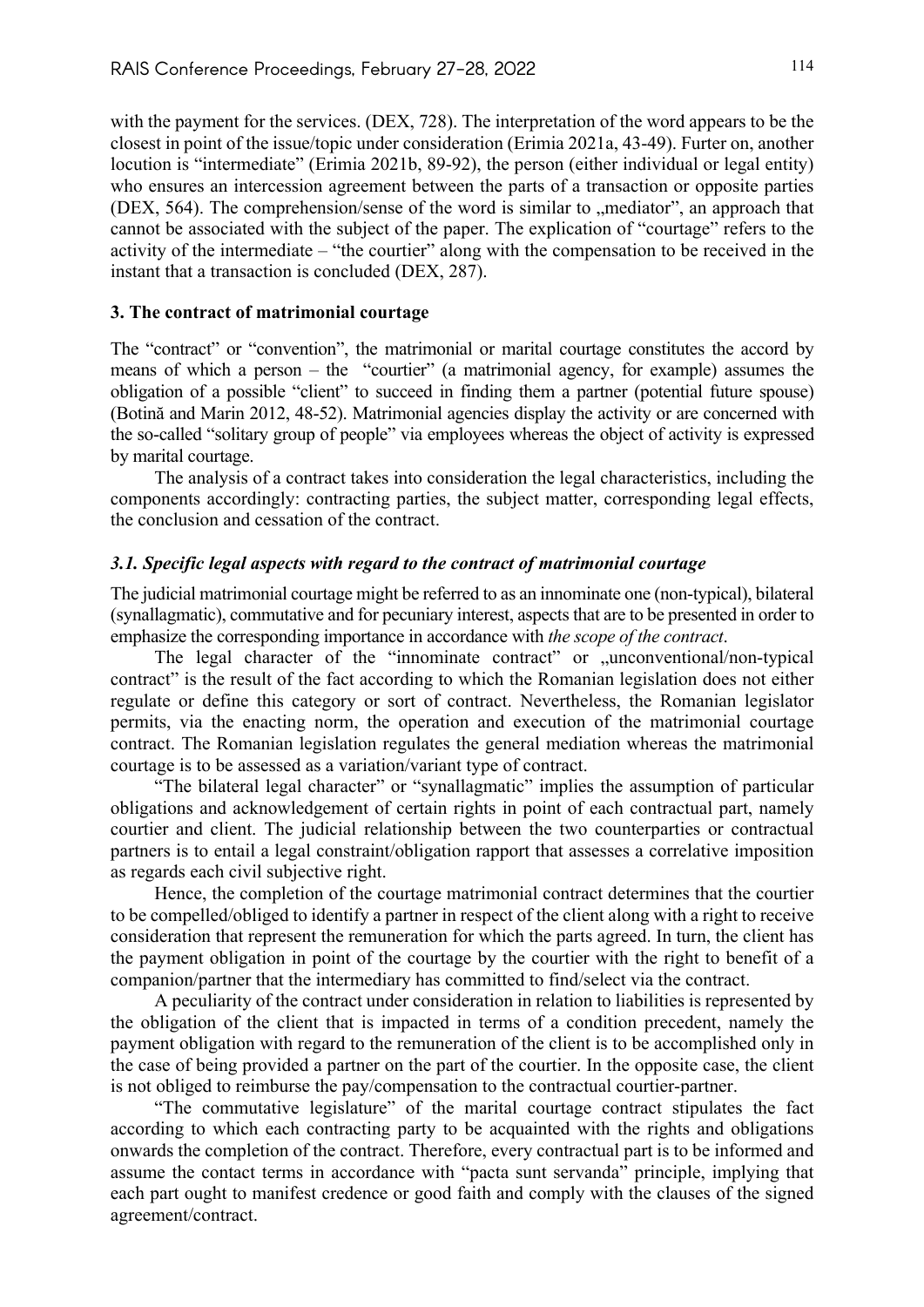As regards the "onerous judicial nature" or "with onerous denomination" in point of the matrimonial courtage contract there is an aspect to be emphasized, specifically the payment of the remuneration (considering to be termed as also "consideration") by the client to the courtier on the basis of the referred marital courtage contract.

### *3.2. Assets regarding the matrimonial courtage contract*

In relation to the parts, as having been mentioned previously, the courtier (the legal entity/person to be assigned to the mediation activity) and the client (individual that accomplishes the conditions/terms provided by the law in order to enter into the agreement of a civil legal act with the commitment of relations specific to the family law domain and resort to the services of the courtier – conditions that are to be cumulatively fulfilled) (Niță 2021, 86-95).

The principle of credence on the basis of the Latin adage "pacta sunt servanda" refers to the execution of contractual obligations in terms of good faith by the contractual parts.

The fact according to which the credence of the contractual parts is essential not to be confused with the good faith of the partner that has been identified by the courtier as regards the matrimonial courtage contract. Accordingly, the selected partner has to manifest credibility or veracity (Mitra 2008a, 15-22) as well taking into account the relation that has been established via the contract with the courtier. Still, unlike the former legal rapport, the elected partner entails the status of a third party and not contractual partner whereas the material under discussion tackles the contracting parts.

In point of the subject matter of the matrimonial courtage contract is important to assess the mediation activity the courtier-marriage agency if offered to the client. Furthermore, object of the agreement into discussion is related to the corresponding effects/impact, thus implying the rights and obligations of both contracting parts (Rotaru 2010, 3). In addition, the right of one of the parts represents the obligation of the other contracting part, hence the obligations with respect to the parts of the matrimonial courtage contract are to be referred to within the analysis.

Consequently, the obligations of the courtier include the following, namely the identification of a partner in point of the client in accordance with the conditions that the client has imposed at the moment of the signing the marital courtage contract, the collateralization of the the identity of parts according to the declaration of clients. In relation to the clauses of the marital courtage contract and taking into account that the contract is a non-typical one (innominate) the parts might establish particular terms that the legislator does not interdict, thus particularizing the agreement with the courtier.

Additionally, there is the obligation of the courtier to limit to the corresponding attributions that has been invested by the client, in particular not to divulge certain items of information as regards the client with whom the matrimonial courtage contract has been signed (Mitra 2008b, 218-240). The mentioned obligation is supported, onwards the year 2018, by the enactment of Romanian legislation in respect of the privacy policy/data protection by means of which the European regulation on 2016 has been adopted as regards the protection of individuals with reference to processing of personal information and free flow of data.

The courtier ought to act objectively/impartial towards each partner, not to conceal data and information that are likely to impede the signing of the matrimonial courtage contract or determine both the insertion/inclusion and foreclosure of particular

In terms of the client of the marital courtage contract there is a series of obligations, including the payment responsibility that has been established via the contract (hereinafter referred to as "courtage", exact as the contract), following the commitment on the part of the courtier to select or identify a partner for the corresponding client, the constraint to refund to the courtier the sum that has been invested in the favor of the client on the condition that the obligation under discussion to be included within the marital courtage contract between the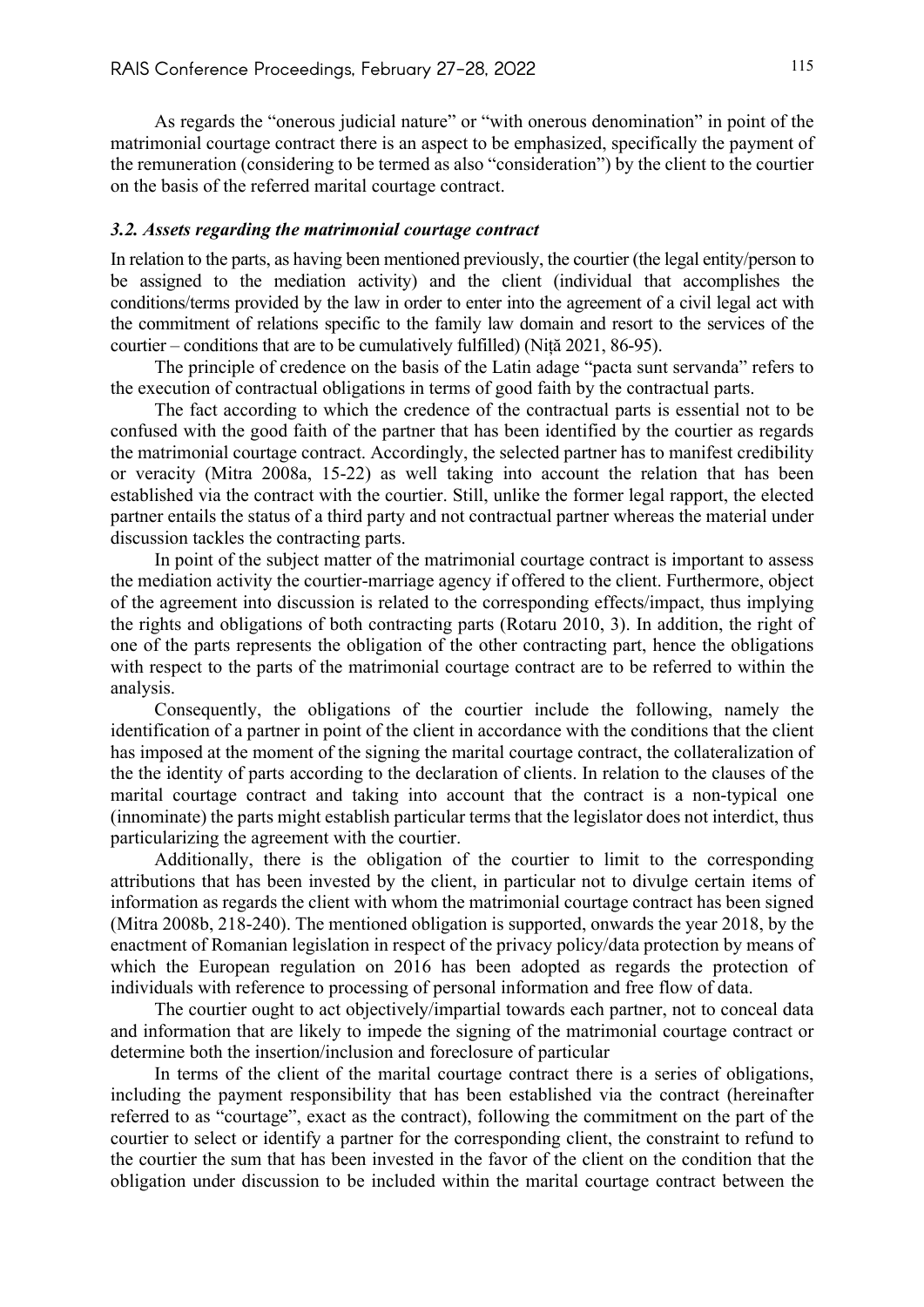parts. In the case that the later obligation has not been introduced in the contract is to be alleged/presumed (supposedly) that amount have to be incurred by the courtier.

A particular reference has to be staffed, namely that considering the innominate contract the contractual parts are likely to establish additional clauses/stipulations as regards the payment of the remuneration, yet not being in the position of exemption or circumvention/omission the rules of the courtage contract. As an example, it is worth mentioning that the parts cannot agree on the payment of remuneration to be realized regardless the accomplishment or non-compliance with the obligation of the courtier to identify/select a companion/partner in point of the client as the nature of the matrimonial courtage contract would be affected. The aim in the matter of the conclusion of a matrimonial courtage, and, actually, of any agreement, is the action of mediation, the identification or selection of a partner for the client of the courtier, still if the possible future companion cannot be found is to be deducted that the obligation of the courtier has not been accomplished, therefore the remuneration/payment (the courtage) represents a unattainable or not worth considering point as lacking justification.

The substantive validity/conditions that are considered necessary with reference to the establishment of the nature of a contract, as being identified under the designation of a matrimonial courtage contract, are to be accompanied by a formal condition, respectively the written form.

The written form constitutes an imperative to be imposed by the fact that at the conclusion of a matrimonial courtage contract is targeted the intention/need to produce legal effects in the sense of determining, amendment or put an end to a civil legal act. If the fact according to which the topic under discussion is represented by a legal act and not a judicial action the signing of a courtage matrimonial agreement can be demonstrated only via a document, a civil legal act in terms of a means of proof (*instrumentum* or *instrumentum probationis*).

The matrimonial courtage contract is to be referred to as a legal action (*negotium* or *negotium iuris*), considering the negotiated terms by the contracting parties.

The termination of a matrimonial courtage contract is realized on the following terms, in particular the purpose of the respective contract. Still, the matrimonial courtage contract might terminate in the case of the disappearance of the courtier or the death of the client. The transfer of the obligations assumed via the matrimonial courtage contract shall be attained according to the contractual terms/clauses or, if not present, by law (the Romanian jurists generic denominate as "common law as regards the respective subject") (Botină and Pangrate 2013, 83-87).

#### **Conclusions**

The analysis in terms to a contract with direct implications in the domain of family law and other areas has been intended to draw the attention, raise the profile in point of the categories/individuals that are interested as a legal instrument not consistently tackled by the doctrine and jurisprudence. The assessment of the mediation agreement/contract, in general, represents the subject-matter of jurists and, yet, the marital/matrimonial courtage contract lacks a consistent approach.

Accordingly, the analysis of the present contract is to constitute a source of interest henceforth along with intention with reference to lead the way to in-depth research, thus resulting in a concrete legal reglementation along with the limitation in point of the pejorative, derisory or exaggerate rendition/interpretation of the courtage matrimonial contract.

#### **References**

Botină, Mădălina and Marin, Marilena. 2012. "The Dissolution of a Marriage on the Territory of an EU State, Between a Romanian Citizen and the Citizen of That State. Territorial Competence". In *Proceedings of the 2nd International Conference on Law and Social Order,* Constanta, March 2-3, Contemporary Readings in Law and Social Justice, pp. 48-52, vol. I, New York: Addleton Academic Publishers.